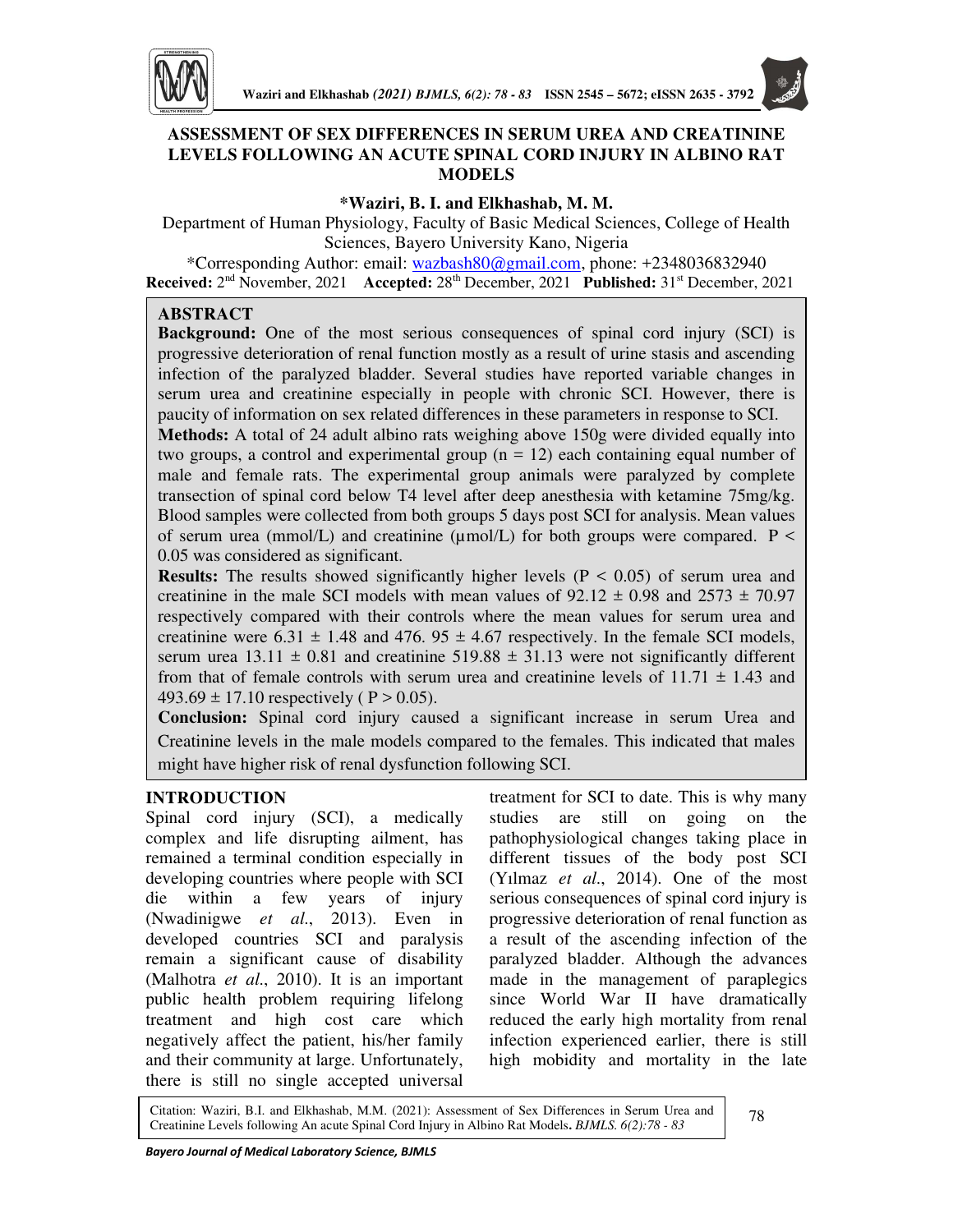stages related to impaired renal function and failure (Doggart *et al*. 1964).

Renal function is a predictor of survival in the general population and in patients suffering from cardiovascular diseases such as heart failure, myocardial infarction, and those undergoing surgical procedures (Mostofsky *et al*., 2009). Individuals who have spinal cord injury (SCI) are at increased risk of developing renal insufficiency, because of neurogenic bladder dysfunction (Elmelund *et al*., 2014).

There are many studies that reported decrease in Glomerular filtration rate (GFR), in patients with chronic spinal cord injury (Rodríguez-Romero *et al*., 2013). Some studies conducted on plasma creatinine and urinary excretion of creatinine in patients with chronic spinal cord injury reported a decrease in plasma creatinine when renal function is normal. This is attributed to the decrease in muscle mass due to prolonged disuse atrophy. Urinary creatinine was also said to be reduced in chronic spinal cord injury due to decrease production, provided the renal function is normal or less severely impaired (Burr *et al*. 1993). Despite the fact that serum creatinine level is affected by muscle mass and metabolism, its measurement has still remained a commonly accepted method in assessing renal function (Elmelund *et al*., 2014).

Despite the devastating effects of SCI, many researchers focus more on changes in serum urea and creatinine months and years after the injury. There is also paucity of information on sex related differences associated with such changes following SCI.

## **MATERIALS AND METHODS Animals and Conditions**

A total of 24, comprising of 12 males and 12 females adult albino rats, weighing 150 to 200 grams, ages  $\geq$  120 days, were obtained from the animal house, Department of Human Physiology, Bayero University Kano. All the rats were housed in plastic cages with length, width and height of 41.5cm, 33.3 cm and 13 cm respectively, four rats per cage, with adequate ventilation and maintained at temperature of between  $27^{\circ}$ C to  $32^{\circ}$ C inside the animal house. They were allowed free access to standard laboratory rat chaw and tap water ad libitum throughout the length of the study. All the procedures involving the handling of the animals were performed according to the ethical guidelines for animal care and handling (IACUC, 2011).

The rats were randomly divided into two groups containing equal number of males and females.

Group 1: (Control) comprising of 6 males and 6 females albino rats weighing 150 to 200 grams aged  $\geq$  120 days and Group 2: (SCI models) also comprising of equal number  $(n = 6)$  of males and females albino rats with the same weights and ages as in group one. Each group is further subdivided into two subgroups (a) and (b) based on their sex as females and males respectively. The animals in group (2) were subjected to complete transection of spinal cord below T4 level.

# **Spinal Cord Injury Model**

The rats were allowed to acclimatize to the environmental condition for one week before the induction of SCI. They were allowed access to food and water until one hour prior to the anaesthesia (IACUC, 2011). At the time of the procedure, the rats in group 2 were anaesthetized with Ketamine 75mg/kg body weight via intraperitoneal injection. The dorsum of each animal was then shaved and a longitudinal incision was ensured through the skin. The dorsal surface of the spinal cord was then exposed and the spinal cord was transected completely below T4 with a sharp blade using a magnifying lens (Yang *et al*., 2015). After the procedure, the overlying muscles were sutured with  $4 - 0$  silk.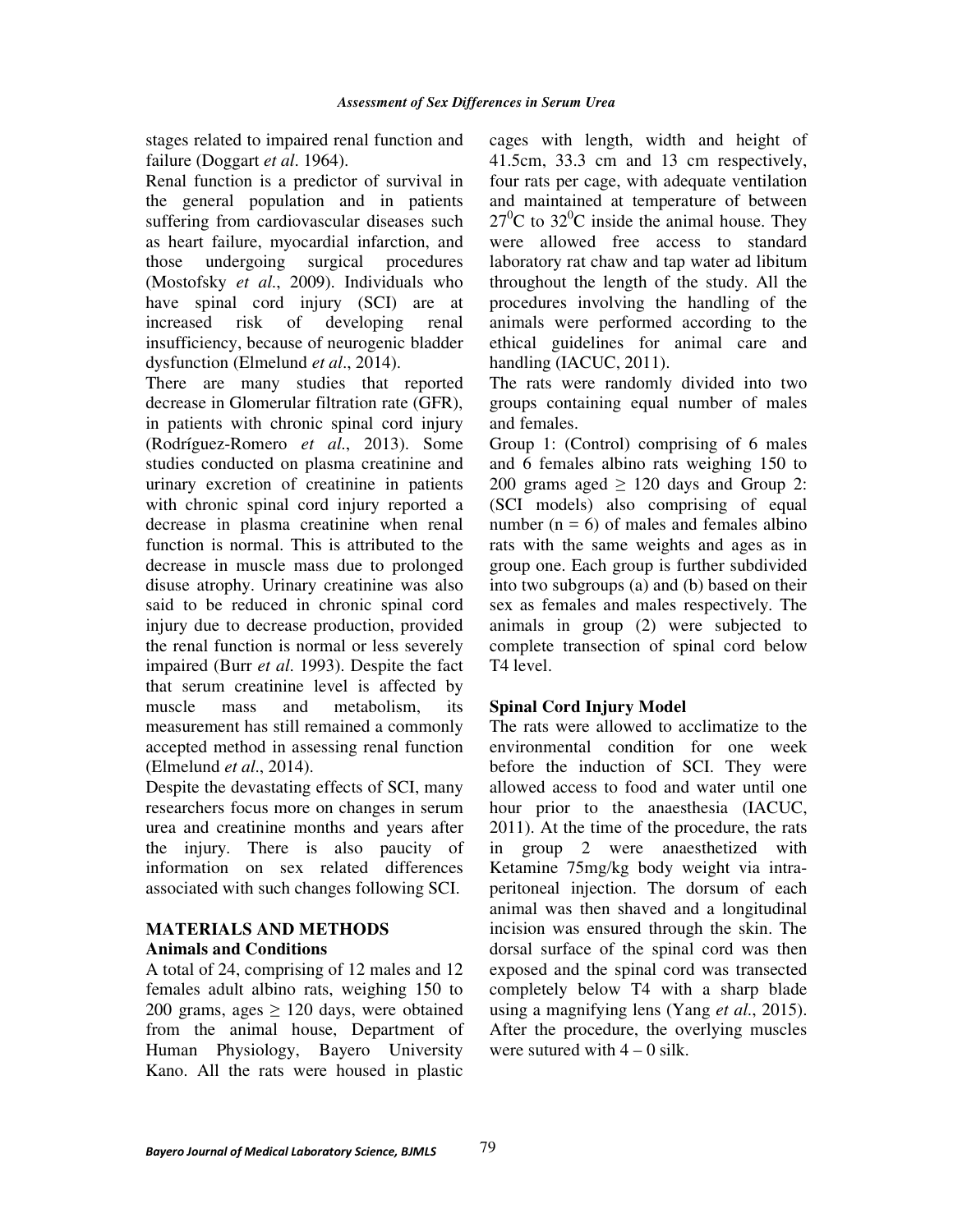#### **Post-Operative Care**

The rats were placed in warmed and clean cages for recovery 1 rat/cage. They were given Carprofen 5mg/kg S.C 12 hourly for 48 hours (IACUC, 2011). They were then monitored 2 – 3 times daily for general health, coat quality, mobility within the cage and signs of paralysis such as; hind limb paralysis, tail flaccidity and uncoordinated movements (Sharp *et al*., 2014).

Urinary bladder manually voided 2 - 3 times daily until recovery of function as needed (Yang *et al*., 2015). After recovery from anesthesia, the rats were allowed free access to water and food as before the procedure.

Five days following SCI induction; the rats were anaesthetized using Ketamine as described earlier. Blood samples were collected in plane bottles for serum urea and creatinine analysis.

Urea was measured using the Randox assay kits. The assay was based on Berthelot's reaction, in which ammonia liberated or released from urea by Urease react with phenol and hypochloride to produce a blue colored solution (Indophenol). First, urea is hydrolyzed in the presence of urease to form

ammonia and carbon dioxide. The liberated ammonia then reacts with hypochlorite and phenol to form indophenol (blue colored solution). The absorbance of the solution was then read at 630nm (Fawcett and Scott, 1960).

Urea +  $H_2O = 2NH_3 + CO_2$ .

 $NH<sub>3</sub> + hypochlorite + phenol = indophenol$ (blue compound).

Creatinine was also estimated using Randox kits based on Jaffe's reaction. The principle was based on the reaction of Creatinine with alkaline picric acid to form a coloured complex, which is directly proportional to the concentration of Creatinine (Jaffe, 1886)

#### **Statistical Analysis**

Data were presented as mean  $\pm$  SEM and analyzed using SPSS version 20.0 (SPSS Inc, Chicago, U.S.A). Independent sample t test was used to compare the mean serum urea and creatinine levels between group 2(a) (female SCI models) and 1(a) (female controls) as well as between group 2(b) (male SCI models) and 1(b) (male controls). Values P < 0.05 were considered as significant.

**Table 1: Serum Urea and Creatinine levels 5 days after Spinal Cord Injury (SCI) in**  Albino Rats (Mean  $+ S F M$ )

| $\mu$ . $\mu$                   |                     |                               |         |
|---------------------------------|---------------------|-------------------------------|---------|
| <b>Parameters</b>               | Group 1 (Controls)  | Group 2 (SCI models)          | P value |
| Serum urea                      |                     |                               |         |
| (mmol/L)                        |                     |                               |         |
| (a) Females                     | $11.71 \pm 1.43$    | $13.11 \pm 0.81$              | 0.43    |
| (b) Males                       | $6.31 \pm 1.48$     | $92.12 \pm 0.98$ <sup>s</sup> | 0.000   |
| Serum creatinine                |                     |                               |         |
| $(\mu \text{mol/L})$            |                     |                               |         |
| (a) Females                     | $493.69 \pm 17.10$  | $519.88 \pm 31.13$            | 0.48    |
| (b) Males                       | $476.95 \pm 4.67$   | $2573 \pm 70.97$ <sup>s</sup> | 0.000   |
| $\sim$ $\sim$<br>$\cdot$ $\sim$ | 1. 1. 1. 1. 0.0. TV |                               |         |

s  $=$  significant compared to the control (  $p < 0.05$ )

The results of serum urea (mmol/L) and creatinine (µmol/L) assessment obtained from the albino rats five days post SCI, were displayed in table above. It shows that, the mean serum urea and creatinine level (mmol/L) were significantly higher  $(P \leq$ 

0.05) in group 2(b) (male SCI models) compared to group 1(b) (male controls) In the female rats, the serum urea and creatinine obtained from 2(a) (female SCI models) were not significantly different from that of 1(a) female controls.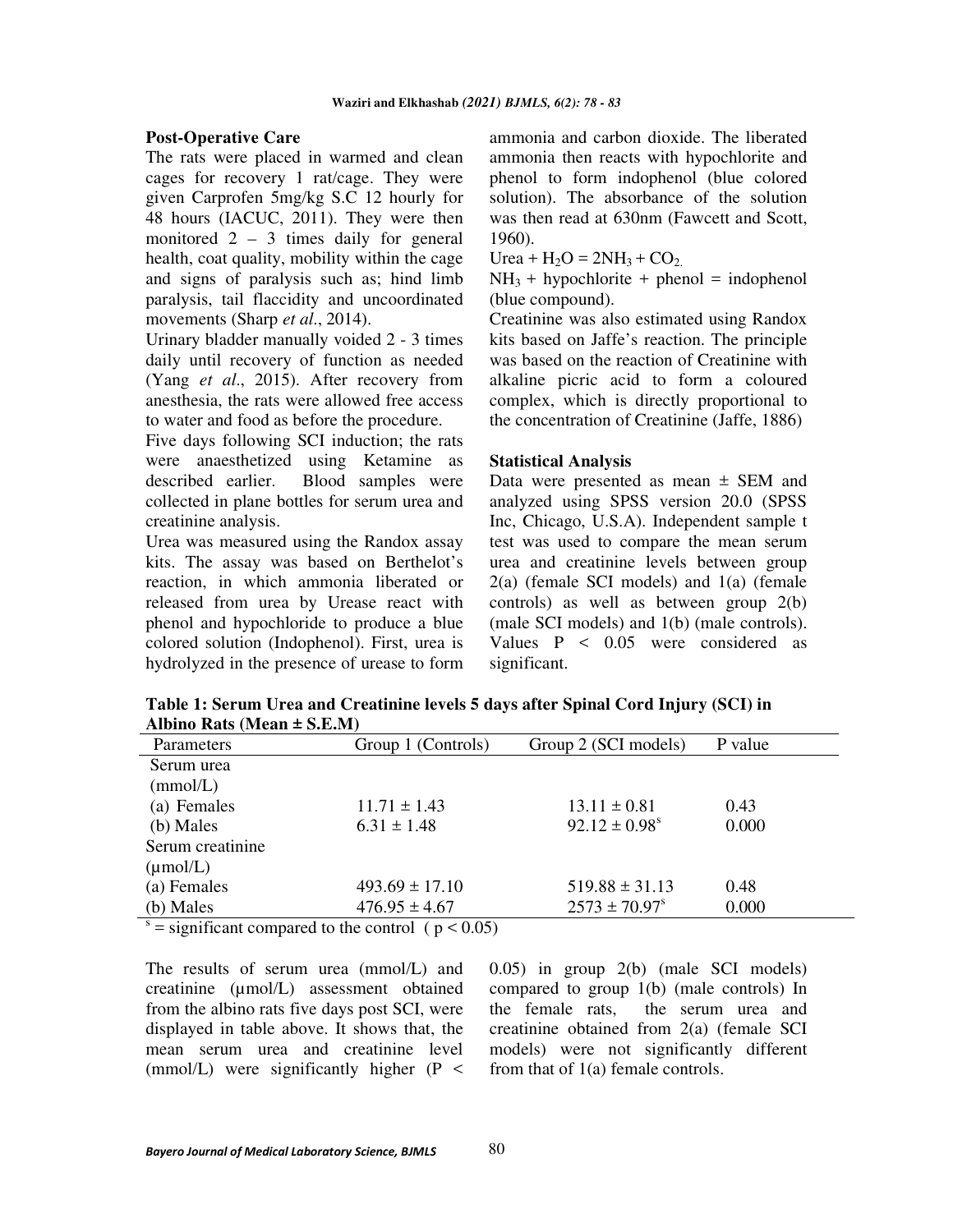### **DISCUSSION**

The results obtained in this study indicated slightly higher levels of urea and creatinine (not significant) in the female SCI models. This might be due to catabolism of the paralyzed muscles causing increase in creatinine production which is a by-product of muscle catabolism (Scelsi, 2001; Gorgey *et al*., 2014). Slightly higher levels of urea might be as a result of increased turnover of amino acids resulting from muscle tissue catabolism. This might cause increase in ammonia (NH3) production via deamination of amino acids and finally increased urea production in the liver through the entry of ammonia into urea cycle. The mean serum urea and creatinine in the female SCI models were not significantly different from that of the control. This has indicated that, within the first week following complete transection of spinal cord, the female rats had no or less impairment in renal function. Contrary to the findings in the female SCI models, the male SCI models had significantly higher levels of serum urea and creatinine than their controls. It is expected that the males might have higher levels of creatinine and urea because of more muscle bulk and therefore more creatinine production through catabolism and more urea production through amino acid turn over as explained above. However, it is not expected that these levels will be significantly different up to 5 and 15 times higher than that of the controls (normal male rats) in case of serum creatinine and urea respectively. Many studies have reported that, despite increase in muscle breakdown in individuals with SCI the serum creatinine remains normal or even decreased in chronic SCI provided there is no or less renal impairment (Burr *et al.* 1993; Elmelund *et al*., 2014). Therefore, our results indicated that the male SCI models might have compounding impairment in renal function which contributed to these higher levels of serum urea and creatinine. It has been found

injuries (SCIs) are at risk of developing acute kidney injury (AKI) secondary to rhabdomyolysis, (Galeiras *et al*., 2016) due to high-impact injuries, immobilization, thermal dysregulation, and hemodynamic instability. The kidney injury associated with rhabdomyolysis results from vasoconstriction with decreased renal perfusion and intraluminal deposits of myoglobin, its breakdown products and of uric acid, which causes obstruction and tubular damage (Ward, 1988). Therefore, the males having higher muscle mass and higher rate of muscle catabolism are likely to be more predisposed to AKI resulting from deposition of muscle breakdown products in the glomeruli and renal tubules.

In addition, several studies have reported that sex hormones testosterone and estrogen affect renal injury. It has been shown that estrogen or administration of estradiol play a protective role against renal injury. Estrogen is said to improve renal blood flow and GFR through activation of nitric oxide synthase and therefore increasing nitric oxide production. Estrogen is also reported to play a protective role against renal vascular damage and renal ischemia via suppression of Endothelin 1 over production (Nematbakhsh, *et al*., 2015). Therefore, the males lacking such protection might be more predisposed to have elevated levels of serum urea and creatinine following SCI due to increase production and possible impairment in renal function. This findings agreed with the findings of Doggart *et al*. (1964), Malhotra, *et al*. (2010), and Rodreguez, *et al*. (2013). Both reported an impaired and decreased in renal function in individual suffering from SCI resulting mostly from ascending urinary tract infection due to stasis of urine in the paralyzed bladder. On the other hand, these findings contradicted that of Burr, *et al*. (1993) and that of Elmelund*et al*. (2014). The later, agreed to the fact that individuals suffering from SCI are at more risk of renal insufficiency due to neurogenic bladder dysfunction.

that Patients with acute traumatic spinal cord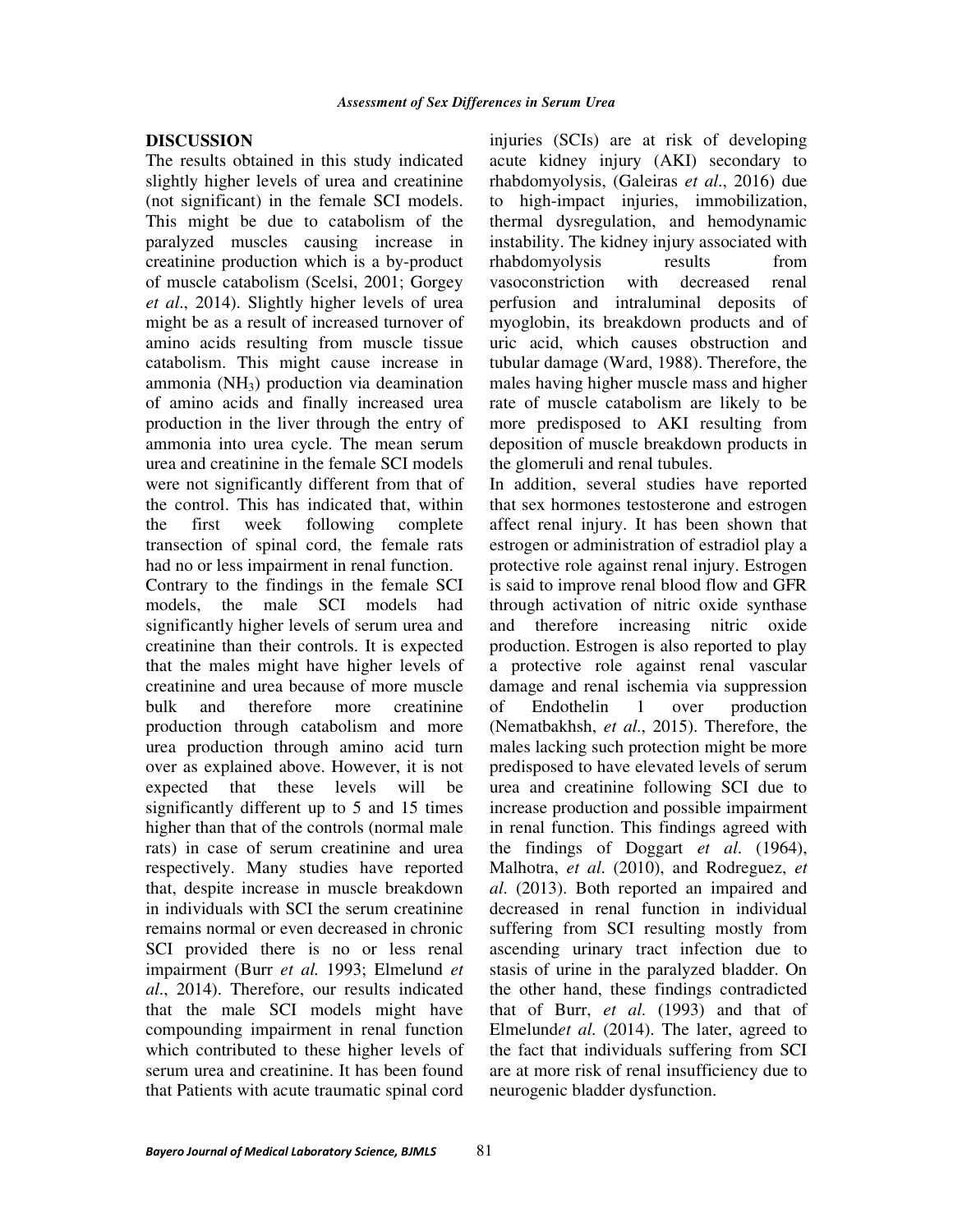However, in their fifty year follow up of patients with SCI, they reported that serum creatinine level remained steady in the first 30 years following SCI and significantly reduced thereafter. The possible reason for this finding may be attributed to the fact that, despite the increase in creatinine production in the early phase of SCI resulting from increased muscle catabolism (Scelsi, 2001; Gorgey *et al*., 2014), the serum creatinine is likely to remain normal provided that the renal function is normal or less severely impaired. In such case, urinary excretion of creatinine will be increased by the kidney thus preventing the body from elevated creatinine levels.

## **REFERENCES**

- Burr, R. G., Chem, C., &Nuseibeh, I. (1993). Creatinine, calcium, citrate and acid-base in spinal cord injured patients. *Paraplegia*, *31*, 742–750.
- Doggart, J. R., Guttmann, L., & Silver, J. R. (1964). Comparative studies on endogenous creatinine and urea clearances in paraplegics and tetraplegics. *Spinal Cord*, *3*(4), 229– 242.
- Elmelund, M., Oturai, P. S., &Biering-Sorensen, F. (2014). 50 Years Follow-Up on Plasma Creatinine Levels After Spinal Cord Injury. *Spinal Cord*, *52*(5), 368–372.
- Fawcett, J.K., & Scott, J.E. (1960). Modified Berthelot's Reaction. *Journal of Chemical Pathology, 13:*156.
- Galeiras, R., Mourelo, M., Pertega, S. Rodriguez, A. (2016). Rhabdomyolysis, and acute kidney injury in patients with traumatic spinal cord inury. *Indian Journal of Critical Care Medicine*, 20(9), 504 – 512.
- Gorgey AS, Dolbow DR, Dolbow JD, Khalil RK, Castillo C, Gater DR. (2014). Effects of spinal cord injury on body composition and metabolic profile part I. *J Spinal Cord Med*. Nov;37(6):693-702.
- *Bayero Journal of Medical Laboratory Science, BJMLS*  IACUC, (2011). Guidelines on anesthesia

### **CONCLUSION**

Based on our findings we concluded that, SCI caused a significant increase in serum urea and creatinine levels in the male albino rat models compared to the females. This indicated that males might have higher risk of renal dysfunction following SCI.

### **Acknowledgment**

We acknowledge the grant received from The Directorate of Research, Innovation and Partnership which enabled us to conduct this research successfully.

> and analgesia in laboratory animals. Institutional Animal Care and Use Committee, West Virginia University, U.S.A. pp. 1- 14.

- Jaffe M.(1886).Ueber den Niederschlagwelchen Pikrinsäure in normalen Harnerzeugt und über eineneue reaction des Kreatinins. *Z Physiol Chem*; 10:391–400
- Malhotra, S. L., Bhatoe, B. H. & Sudambrekar, C. S. (2010). Spinal Cord Injuries. *Medical Journal Armed Forces India*, 66, 325-328.
- Mostofsky, E., Wellenius, G. A., Noheria, A., Levitan, E. B., Burger, M. R., Schlaug, G., &Mittleman, M. A. (2009). Renal function predicts survival in patients with acute ischemic stroke. *Cerebrovascular Diseases (Basel, Switzerland)*, *28*(1), 88–94.
- Nematbakhsh, M., Jazi, F. E., &Talebi, A. (2015). Preventive Role of Estradiol on Kidney Injury Induced by Renal Ischemia Reperfusion in Male and Female Rats. *International Journal of Preventive Medicine*, *6*(22), 18– 22.
- Nwadinigwe, C. U. Iloabuchi, T. C. Nwabude, I. A. (2013). Spinal Cord Injury. *The National Association of Resident Doctors of Nigeria*,*13*(2), 161–165.

82